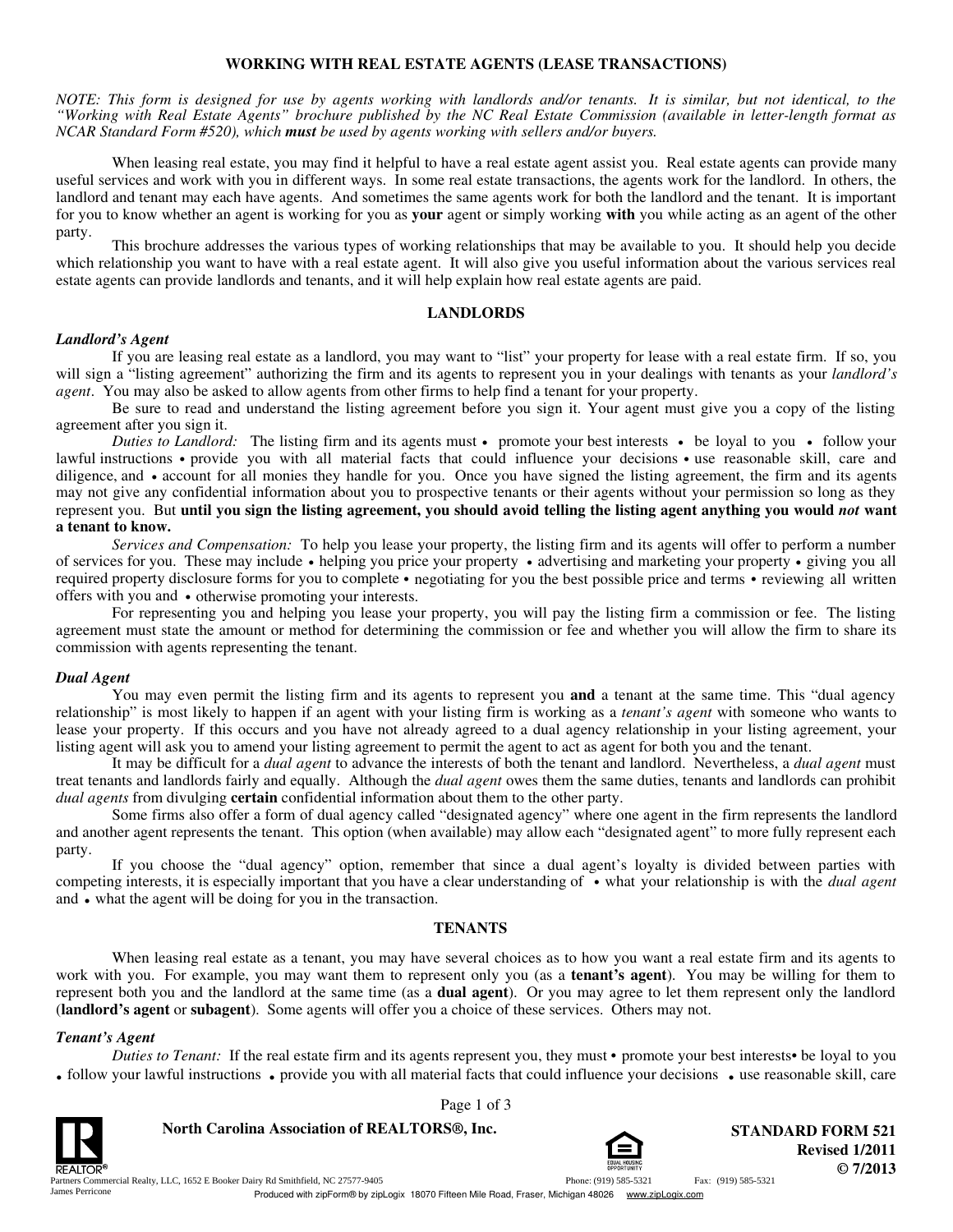its agents to be your *tenant's agent*, they may not give any confidential information about you to landlords or their agents without your permission so long as they represent you. But **until you make this agreement with your tenant's agent, you should avoid telling the agent anything you would** *not* **want a landlord to know.** and diligence, and **·** account for all monies they handle for you. Once you have agreed (either orally or in writing) for the firm and

*Unwritten Agreements:* To make sure that you and the real estate firm have a clear understanding of what your relationship will be and what the firm will do for you, you may want to have a written agreement. However, some firms may be willing to represent you and assist you for a time as a *tenant's agent* without a written agreement. But if you decide to make an offer to lease a particular property, the agent must obtain a written agency agreement before writing the offer. If you do not sign it, the agent can no longer represent and assist you and is no longer required to keep information about you confidential.

Be sure to read and understand the agency agreement before you sign it. Once you sign it, the agent must give you a copy of it. *Services and Compensation:* A *tenant's agent* will perform a number of services for you. These may include helping you • find a suitable property • arrange financing • learn more about the property • prepare and submit a written offer to the landlord and **·** otherwise promote your best interests. A *tenant's agent* can be compensated in different ways. For example, you can pay the agent out of your own pocket. Or the agent may seek compensation from the landlord or listing agent first, but require you to pay if the listing agent refuses. Whatever the case, be sure your compensation arrangement with your *tenant's agent* is spelled out in a tenant agency agreement before you make an offer to purchase property and that you carefully read and understand the compensation provision.

#### *Dual Agent*

You may permit an agent or firm to represent you **and** the landlord at the same time. This "dual agency relationship" is most likely to happen if you become interested in a property listed with your *tenant's agent* or the agent's firm. If this occurs and you have not already agreed to a dual agency relationship in your tenant agency agreement, your *tenant's agent* will ask you to amend the tenant agency agreement or sign a separate agreement or document permitting him or her to act as agent for both you and the landlord. It may be difficult for a *dual agent* to advance the interests of both the tenant and landlord. Nevertheless, a *dual agent* must treat tenants and landlords fairly and equally. Although the *dual agent* owes them the same duties, tenants and landlords can prohibit *dual agents* from divulging **certain** confidential information about them to the other party.

Some firms also offer a form of dual agency called "designated agency" where one agent in the firm represents the landlord and another agent represents the tenant. This option (when available) may allow each "designated agent" to more fully represent each party.

If you choose the "dual agency" option, remember that since a *dual agent's* loyalty is divided between parties with competing interests, it is especially important that you have a clear understanding of **·** what your relationship is with the *dual agent*  and **·** what the agent will be doing for you in the transaction. This can best be accomplished by putting the agreement in writing at the earliest possible time.

## *Landlord's Agent Working With a Tenant*

If the real estate agent or firm that you contact does not offer *tenant agency* or you do not want them to act as your *tenant's agent*, you can still work with the firm and its agents. However, they will be acting as the *landlord's agent* (or "subagent"). The agent can still help you find and lease property and provide many of the same services as a *tenant's agent*. The agent must be fair with you and provide you with any "material facts" (such as a leaky roof) about properties.

But remember, the agent represents the landlord – not you – and therefore must try to obtain for the landlord the best possible price and terms for the landlord's property. Furthermore, a *landlord's agent* is required to give the landlord any information about you (even personal, financial or confidential information) that would help the landlord in the lease of his or her property. Agents must tell you *in writing* if they are *landlords' agents* before you say anything that can help the landlord. But **until you are sure that an agent is not a** *landlord's agent***, you should avoid saying anything you do** *not* **want a landlord to know.**

*Landlords' agents* are compensated by the landlords.

*Date*

Firm Name *Agent Name and License Number*

# *Disclosure of Landlord Subagency*

 $\Box$  When showing you property and assisting you in leasing a property, the above agent and firm will represent the *LANDLORD*. *For more information, see "Landlord's Agent Working with a Tenant" in the brochure.*

*Agent's Initials Acknowledging Disclosure:*

Page 2 of 3 **STANDARD FORM 521 Revised 1/2011 © 7/2013**